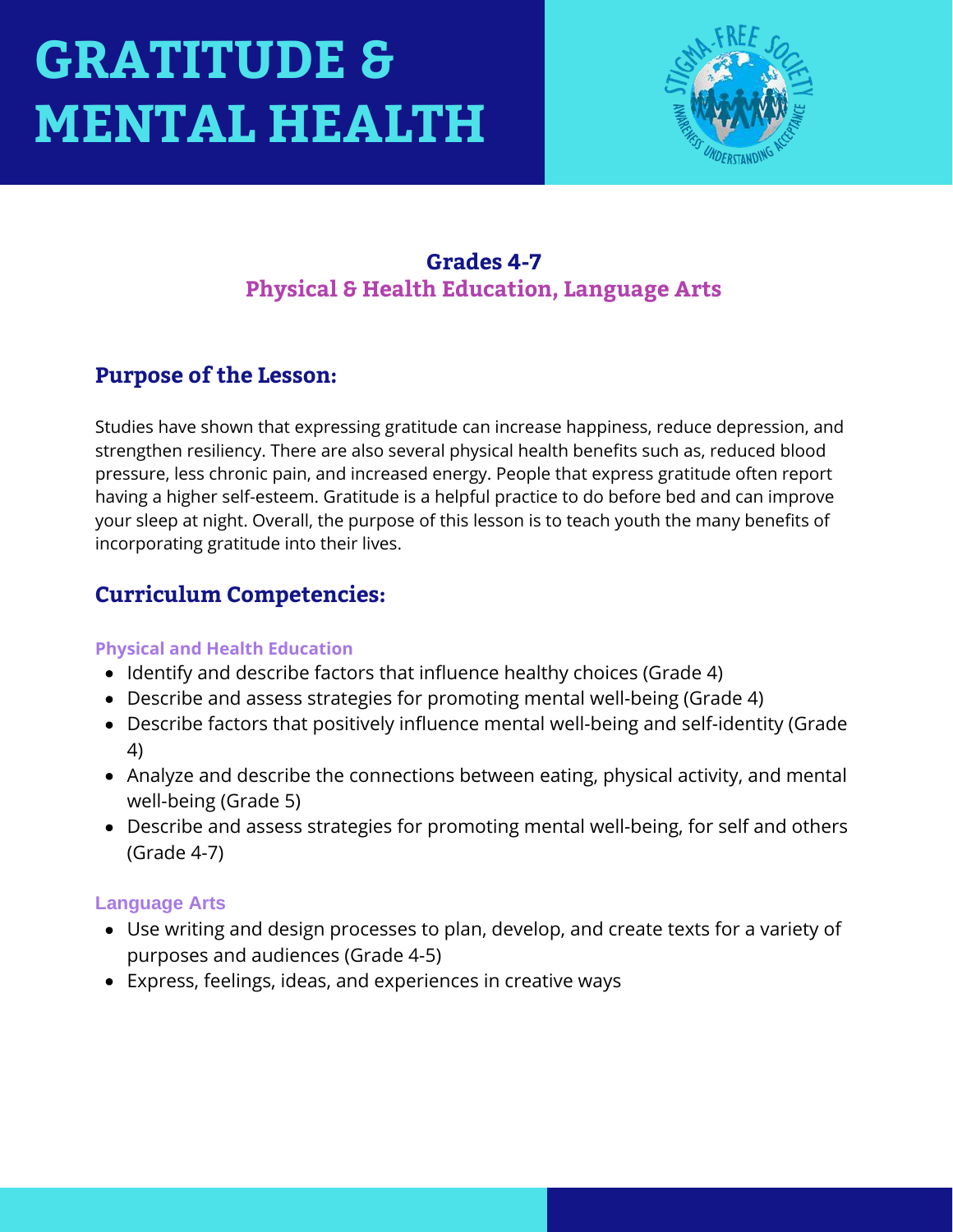

### **First Peoples Principles of Learning:**

- Learning ultimately supports the well-being of the self, the family, the community, the land, the spirits, and the ancestors
- Learning requires the exploration of one's identity

#### **Video:**

"The Science of Gratitude": You can find the video **[HERE](https://www.youtube.com/watch?v=JMd1CcGZYwU)**

Teacher Guiding questions:

- What are the benefits of practicing gratitude?
- What are the physical health benefits?
- What are the benefits for our brain?
- What are some ways to practice gratitude?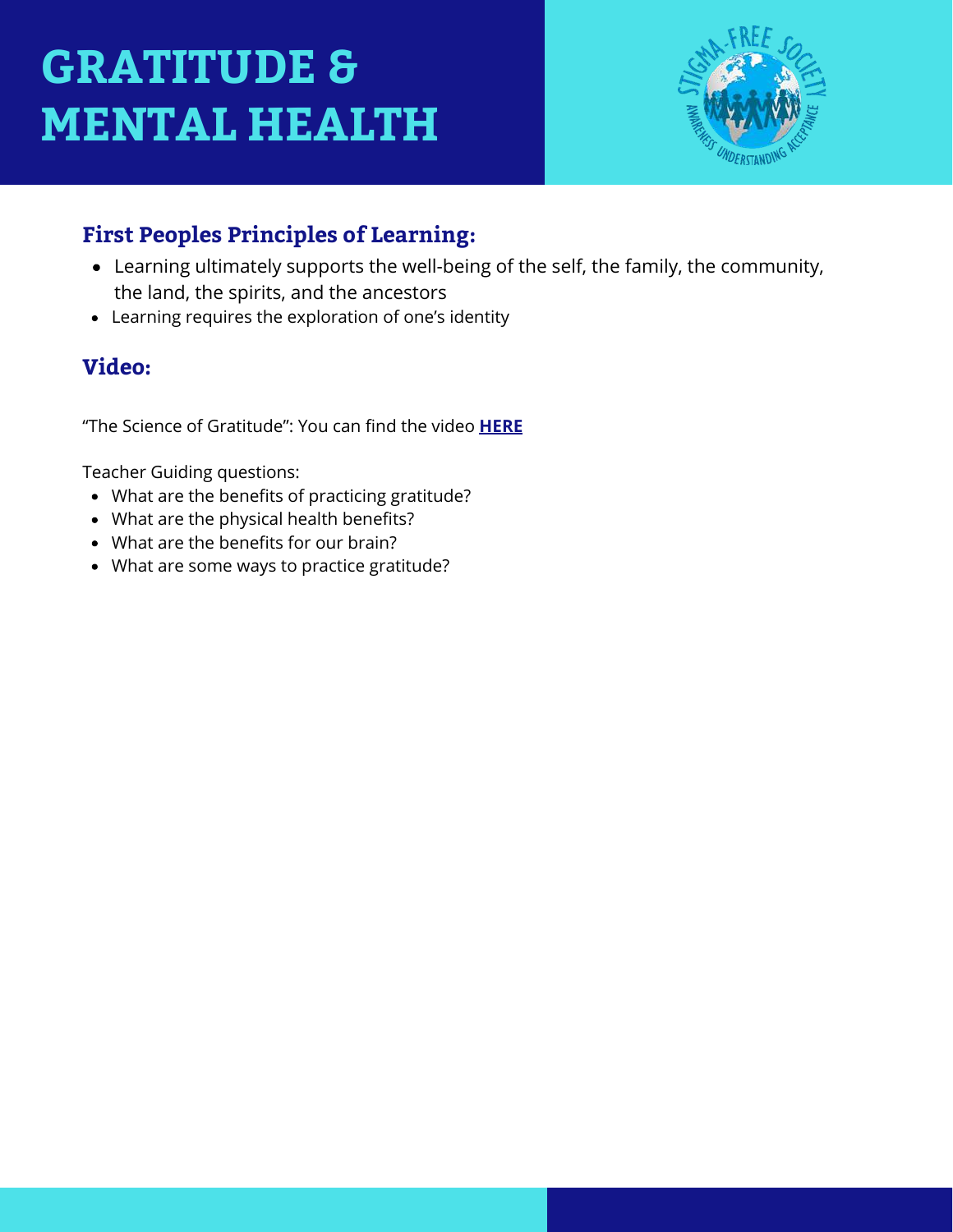

#### **Step-by-Step Lesson Plan**

**Preparation:** Print and photocopy the find your anchor gratitude worksheet & kindness cards for group discussion. Assorted magazines and felts/sharpies to create gratitude collage.

**1. Watch the video on gratitude.** Find it **[HERE](https://www.youtube.com/watch?v=JMd1CcGZYwU)**. Pause the video and use the Guiding Questions to spark discussion.

**2. Provide copies of the kindness cards to small groups of students for discussion.** You can find them **[HERE](https://www.channelkindness.org/be-an-anchor-in-2020/)**- How can we promote kindness and gratitude at our school? Which cards are your favourites? Can you think of any more ideas of how to be kind?

**3. Use the "Find your Anchor" worksheet below to allow for creative expression of peaceful imagery and gratitude.** Provide students with magazines to cut out images for their collages. See below for a sample of the completed project.

**4. Once students have finished their collages allow them the opportunity to share** them with the class. Some possible discussion questions:

- What is similar in each of the collages?
- What is different about each person's collage?
- How do you feel in sharing your collage and expressing gratitude?

**5. Additional Resources for Teachers:** Check out **[findyouranchor.us](http://findyouranchor.us/)** to order your own find your anchor box for your classroom or school community. The 52+ reasons to live cards have beautiful images that help to spark conversations around positivity and gratitude. Incorporate a gratitude routine in your class for example, at the end of the day- a "ticket out the door" question might be: "What is one thing that you are grateful for today?". Or try incorporating a gratitude journal where students can keep their thoughts of gratitude private and write an entry each week! Have fun incorporating gratitude and seeing the benefits it has on your mental health!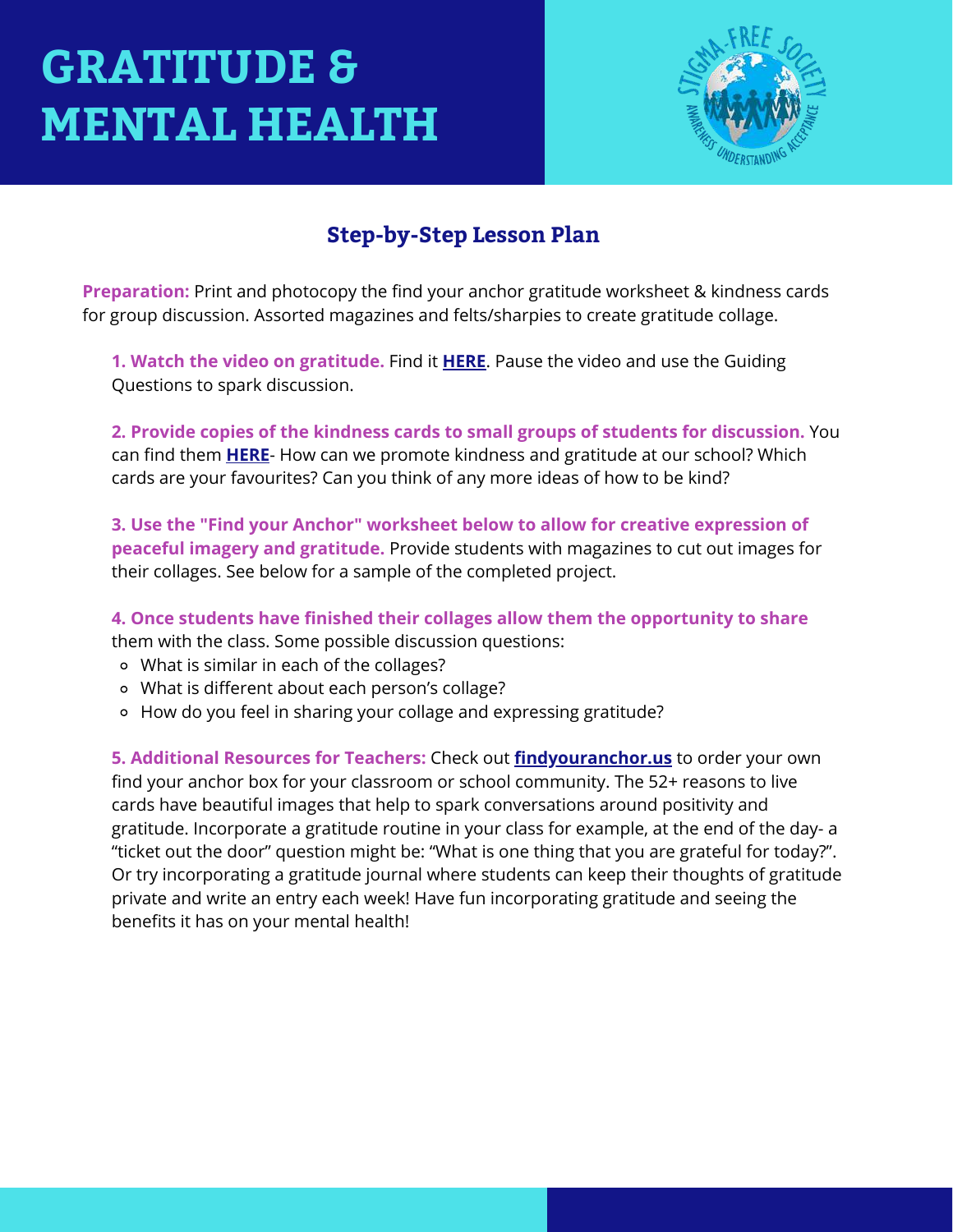

### **Find Your Anchor!**

What makes you feel calm & grounded? Decorate your anchor with words & collage images representing peace & a sense of calm